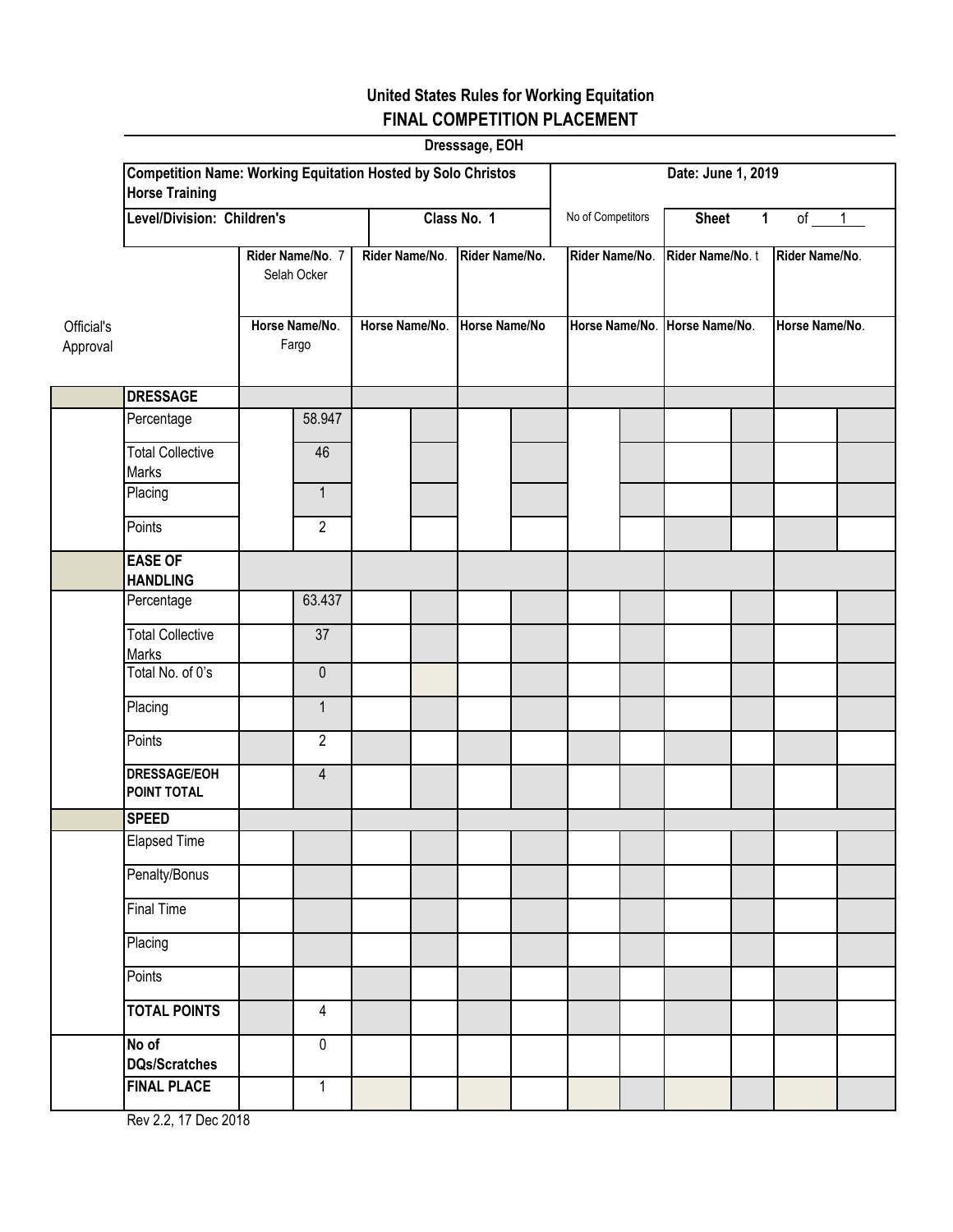|            | Dresssage, EOH<br><b>Competition Name: Working Equitation Hosted by Solo Christos</b><br>Date: June 1, 2019 |       |                                 |           |                                                   |        |                   |              |                |                                |                               |  |  |  |
|------------|-------------------------------------------------------------------------------------------------------------|-------|---------------------------------|-----------|---------------------------------------------------|--------|-------------------|--------------|----------------|--------------------------------|-------------------------------|--|--|--|
|            | <b>Horse Training</b>                                                                                       |       |                                 |           |                                                   |        |                   |              |                |                                |                               |  |  |  |
|            | Level/Division: Level 1 - Introductory -<br><b>Amateur Riders</b>                                           |       | Class No. 2                     |           |                                                   |        | No of Competitors | <b>Sheet</b> | $\mathbf 1$    |                                | of $1$                        |  |  |  |
|            |                                                                                                             |       | Rider Name/No.<br>11 Megan Case |           | Rider Name/No.<br>10 Kristina Humell 9 Laurie Cox |        | Rider Name/No.    |              | Rider Name/No. | Rider Name/No. tRider Name/No. |                               |  |  |  |
| Official's | Horse Name/No.                                                                                              |       | Horse Name/No.                  |           | Horse Name/No                                     |        | Horse Name/No.    |              |                |                                | Horse Name/No. Horse Name/No. |  |  |  |
| Approval   |                                                                                                             | Rowdy |                                 | Budweiser |                                                   | Shiloh |                   |              |                |                                |                               |  |  |  |
|            | <b>DRESSAGE</b>                                                                                             |       |                                 |           |                                                   |        |                   |              |                |                                |                               |  |  |  |
|            | Percentage                                                                                                  |       | 59.6                            |           | 54.8                                              |        | 59                |              |                |                                |                               |  |  |  |
|            | <b>Total Collective</b><br>Marks                                                                            |       | 48                              |           | 44.5                                              |        | 48.5              |              |                |                                |                               |  |  |  |
|            | Placing                                                                                                     |       | $\mathbf{1}$                    |           | 3                                                 |        | $\overline{2}$    |              |                |                                |                               |  |  |  |
|            | Points                                                                                                      |       | $\overline{4}$                  |           | $\mathbf{1}$                                      |        | $\overline{2}$    |              |                |                                |                               |  |  |  |
|            | <b>EASE OF</b><br><b>HANDLING</b>                                                                           |       |                                 |           |                                                   |        |                   |              |                |                                |                               |  |  |  |
|            | Percentage                                                                                                  |       | 58.75                           |           | 56.88                                             |        | 59.687            |              |                |                                |                               |  |  |  |
|            | <b>Total Collective</b><br>Marks                                                                            |       | 34.5                            |           | 35                                                |        | $\overline{36}$   |              |                |                                |                               |  |  |  |
|            | Total No. of 0's                                                                                            |       | $\pmb{0}$                       |           | $\mathbf{0}$                                      |        | $\mathbf 0$       |              |                |                                |                               |  |  |  |
|            | Placing                                                                                                     |       | $\overline{2}$                  |           | $\mathfrak{Z}$                                    |        | $\mathbf{1}$      |              |                |                                |                               |  |  |  |
|            | Points                                                                                                      |       | $\overline{2}$                  |           | 1                                                 |        | 4                 |              |                |                                |                               |  |  |  |
|            | <b>DRESSAGE/EOH</b><br><b>POINT TOTAL</b>                                                                   |       | $6\phantom{1}$                  |           | $\overline{2}$                                    |        | 6                 |              |                |                                |                               |  |  |  |
|            | <b>DRESSAGE/EOH</b><br>Average %                                                                            |       | 59.175                          |           |                                                   |        | 59.345            |              |                |                                |                               |  |  |  |
|            | <b>SPEED</b>                                                                                                |       |                                 |           |                                                   |        |                   |              |                |                                |                               |  |  |  |
|            | <b>Elapsed Time</b>                                                                                         |       |                                 |           |                                                   |        |                   |              |                |                                |                               |  |  |  |
|            | Penalty/Bonus                                                                                               |       |                                 |           |                                                   |        |                   |              |                |                                |                               |  |  |  |
|            | <b>Final Time</b>                                                                                           |       |                                 |           |                                                   |        |                   |              |                |                                |                               |  |  |  |
|            | Placing                                                                                                     |       |                                 |           |                                                   |        |                   |              |                |                                |                               |  |  |  |
|            | <b>Points</b>                                                                                               |       | $6\phantom{a}$                  |           |                                                   |        | $6\phantom{a}$    |              |                |                                |                               |  |  |  |
|            | <b>TOTAL POINTS</b><br>No of                                                                                |       |                                 |           | $\overline{2}$                                    |        |                   |              |                |                                |                               |  |  |  |
|            | <b>DQs/Scratches</b>                                                                                        |       |                                 |           |                                                   |        |                   |              |                |                                |                               |  |  |  |
|            | <b>FINAL PLACE</b>                                                                                          |       | $\overline{2}$                  |           | $\mathfrak{Z}$                                    |        | 1                 |              |                |                                |                               |  |  |  |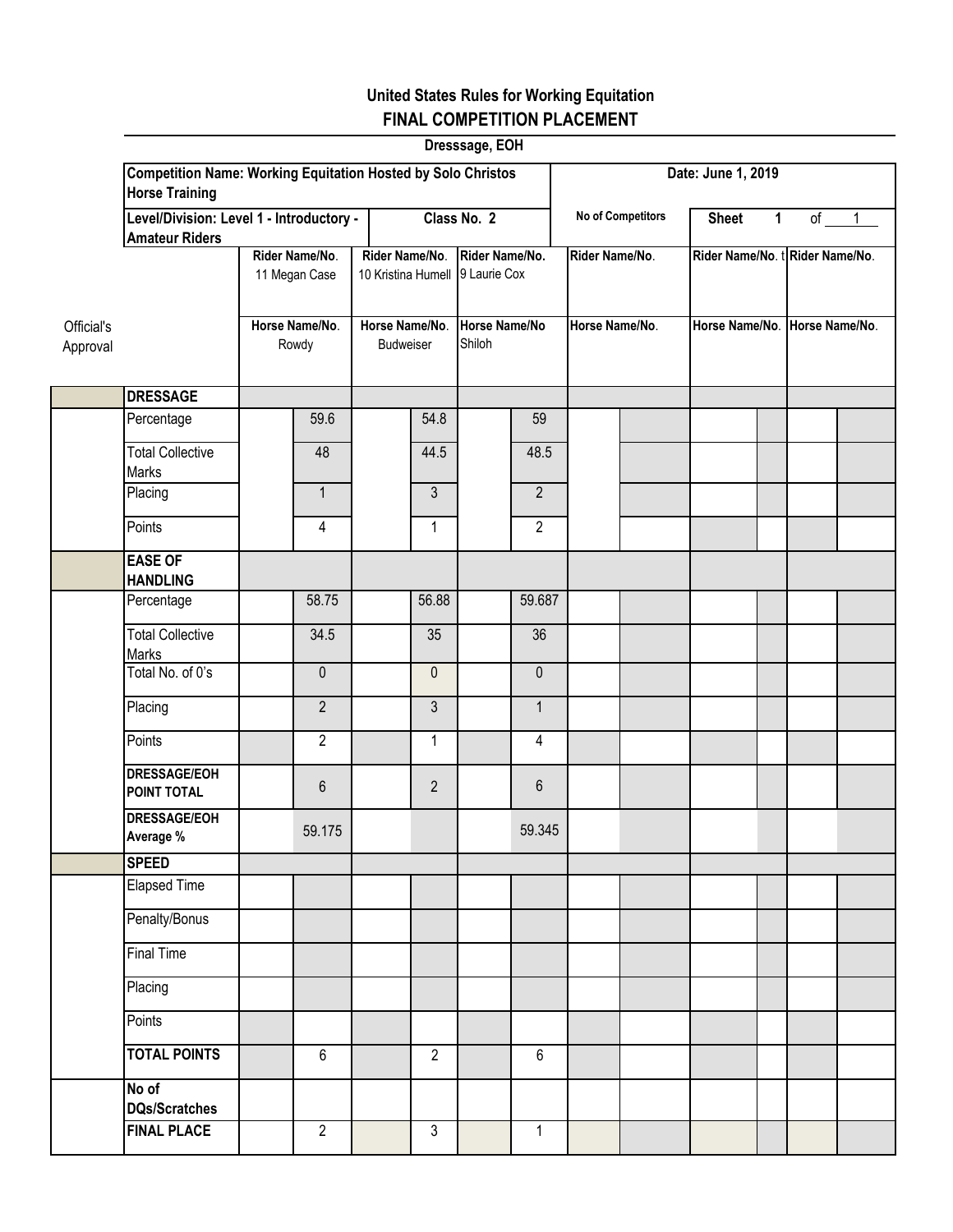|                        | Dresssage, EOH<br><b>Competition Name: Working Equitation Hosted by Solo Christos</b> |  |                                  |                                   |                            |                                  |                |                                |                   |                                 |  |  |        |  |
|------------------------|---------------------------------------------------------------------------------------|--|----------------------------------|-----------------------------------|----------------------------|----------------------------------|----------------|--------------------------------|-------------------|---------------------------------|--|--|--------|--|
|                        | <b>Horse Training</b>                                                                 |  |                                  |                                   |                            |                                  |                | Date: June 1, 2019             |                   |                                 |  |  |        |  |
|                        | Level/Division: Level 1 - Introductory -<br><b>Junior Riders</b>                      |  |                                  |                                   | Class No. 2                |                                  |                |                                | No of Competitors | <b>Sheet</b><br>$\mathbf 1$     |  |  | of $1$ |  |
|                        |                                                                                       |  | Rider Name/No.<br>14 Brynn Kelly | Rider Name/No.<br>6 Sherrod Ocker |                            | Rider Name/No.<br>13 Brynn Kelly |                | Rider Name/No.<br>4 Elly Ocker |                   | Rider Name/No. t Rider Name/No. |  |  |        |  |
| Official's<br>Approval |                                                                                       |  | Horse Name/No.<br>Hickory        |                                   | Horse Name/No.<br>Travller |                                  | Horse Name/No  | Horse Name/No.<br><b>Bud</b>   |                   | Horse Name/No. Horse Name/No.   |  |  |        |  |
|                        | <b>DRESSAGE</b>                                                                       |  |                                  |                                   |                            |                                  |                |                                |                   |                                 |  |  |        |  |
|                        | Percentage                                                                            |  | 58.8                             |                                   | 58.6                       |                                  | 59.4           |                                | 60                |                                 |  |  |        |  |
|                        | <b>Total Collective</b><br><b>Marks</b>                                               |  | 47.5                             |                                   | 48                         |                                  | 47             |                                | 49.5              |                                 |  |  |        |  |
|                        | Placing                                                                               |  | 3                                |                                   | $\overline{4}$             |                                  | $\overline{2}$ |                                | $\mathbf{1}$      |                                 |  |  |        |  |
|                        | Points                                                                                |  | $\overline{2}$                   |                                   | 1                          |                                  | 3              |                                | 5                 |                                 |  |  |        |  |
|                        | <b>EASE OF</b><br><b>HANDLING</b>                                                     |  |                                  |                                   |                            |                                  |                |                                |                   |                                 |  |  |        |  |
|                        | Percentage                                                                            |  | 58.125                           |                                   | 64.06                      |                                  | 57             |                                | 58.437            |                                 |  |  |        |  |
|                        | <b>Total Collective</b><br><b>Marks</b>                                               |  | $\overline{38}$                  |                                   | 38.5                       |                                  | 33.5           |                                | 32.5              |                                 |  |  |        |  |
|                        | Total No. of 0's                                                                      |  | $\mathbf{1}$                     |                                   | $\mathbf 0$                |                                  | 0              |                                | $\mathbf 0$       |                                 |  |  |        |  |
|                        | Placing                                                                               |  | $\overline{3}$                   |                                   | $\mathbf{1}$               |                                  | $\overline{4}$ |                                | $\overline{2}$    |                                 |  |  |        |  |
|                        | Points                                                                                |  | $\overline{2}$                   |                                   | 5                          |                                  | 1              |                                | 3                 |                                 |  |  |        |  |
|                        | <b>DRESSAGE/EOH</b><br>POINT TOTAL                                                    |  | $\overline{4}$                   |                                   | $6\phantom{1}$             |                                  | $\overline{4}$ |                                | 8                 |                                 |  |  |        |  |
|                        | <b>DRESSAGE/EOH</b><br>avg percentage                                                 |  | 58.465                           |                                   |                            |                                  | 58.2           |                                |                   |                                 |  |  |        |  |
|                        | <b>SPEED</b>                                                                          |  |                                  |                                   |                            |                                  |                |                                |                   |                                 |  |  |        |  |
|                        | <b>Elapsed Time</b>                                                                   |  |                                  |                                   |                            |                                  |                |                                |                   |                                 |  |  |        |  |
|                        | Penalty/Bonus                                                                         |  |                                  |                                   |                            |                                  |                |                                |                   |                                 |  |  |        |  |
|                        | <b>Final Time</b>                                                                     |  |                                  |                                   |                            |                                  |                |                                |                   |                                 |  |  |        |  |
|                        | Placing                                                                               |  |                                  |                                   |                            |                                  |                |                                |                   |                                 |  |  |        |  |
|                        | Points                                                                                |  |                                  |                                   |                            |                                  |                |                                |                   |                                 |  |  |        |  |
|                        | <b>TOTAL POINTS</b>                                                                   |  | $\overline{4}$                   |                                   | $6\phantom{a}$             |                                  | 4              | 8                              |                   |                                 |  |  |        |  |
|                        | No of<br><b>DQs/Scratches</b>                                                         |  |                                  |                                   |                            |                                  |                |                                |                   |                                 |  |  |        |  |
|                        | <b>FINAL PLACE</b>                                                                    |  | $\overline{3}$                   |                                   | $\overline{2}$             |                                  | 4              | 1                              |                   |                                 |  |  |        |  |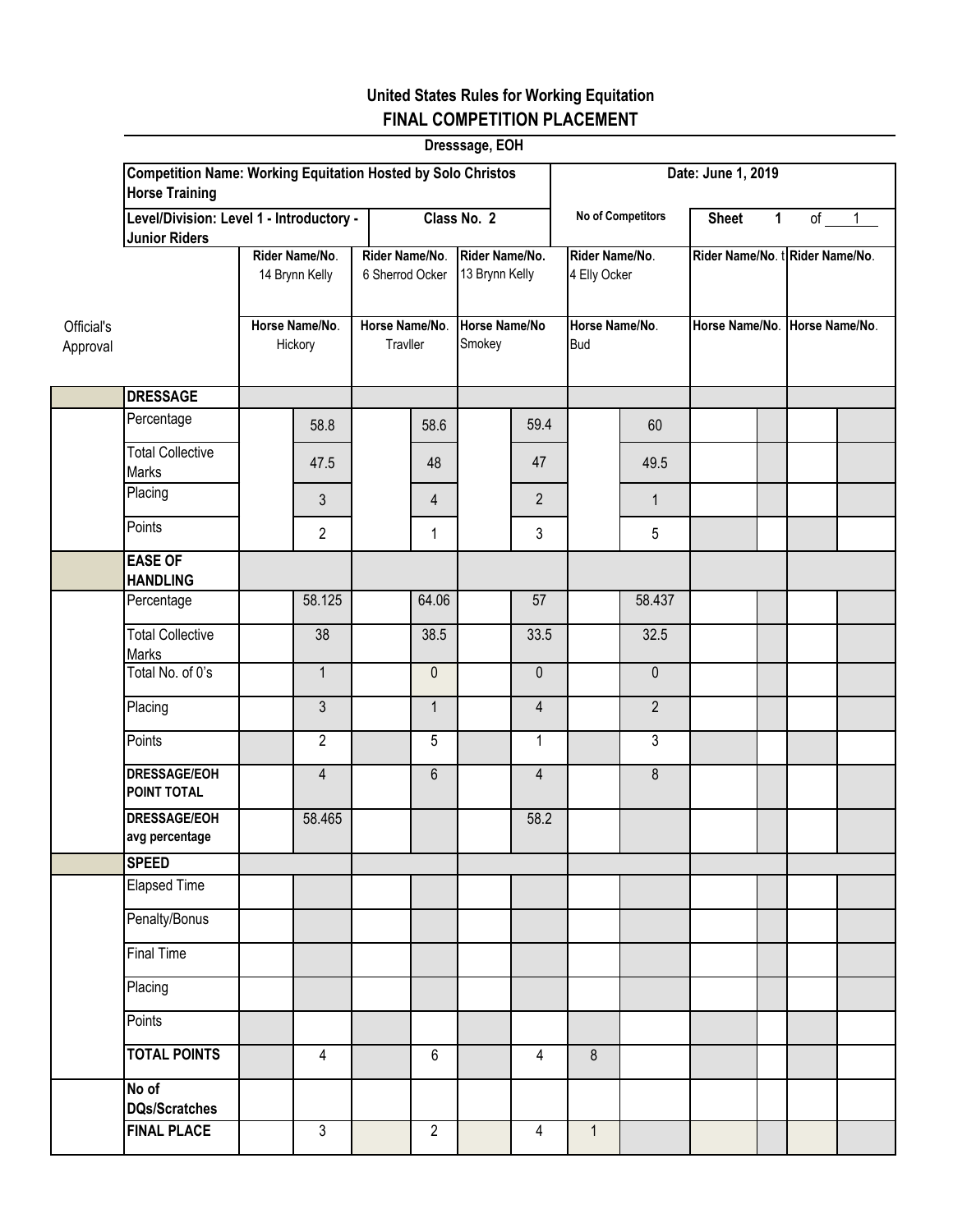|                        | Dresssage, EOH<br><b>Competition Name: Working Equitation Hosted by Solo Christos</b> |                           |                                     |  |                                   |  |                                     |  |                               |                    |                             |                |  |  |
|------------------------|---------------------------------------------------------------------------------------|---------------------------|-------------------------------------|--|-----------------------------------|--|-------------------------------------|--|-------------------------------|--------------------|-----------------------------|----------------|--|--|
|                        | <b>Horse Training</b>                                                                 |                           |                                     |  |                                   |  |                                     |  |                               | Date: June 1, 2019 |                             |                |  |  |
|                        | Level/Division: Level 1 - Introductory -<br><b>Open Riders</b>                        |                           |                                     |  | Class No. 2                       |  |                                     |  | No of Competitors             |                    | <b>Sheet</b><br>$\mathbf 1$ | of $1$         |  |  |
|                        |                                                                                       |                           | Rider Name/No.<br>2 Jennifer Hustic |  | Rider Name/No.<br>5 Shariah Ocker |  | Rider Name/No.<br>1 Olivia Chatron  |  | Rider Name/No.                | Rider Name/No.t    |                             | Rider Name/No. |  |  |
|                        |                                                                                       |                           |                                     |  |                                   |  |                                     |  |                               |                    |                             |                |  |  |
| Official's<br>Approval |                                                                                       | Horse Name/No.<br>Descent |                                     |  | Horse Name/No.<br>Obi-Wan-Kanobi  |  | Horse Name/No<br>MC Bert's Peppered |  | Horse Name/No. Horse Name/No. |                    |                             | Horse Name/No. |  |  |
|                        | <b>DRESSAGE</b>                                                                       |                           |                                     |  |                                   |  |                                     |  |                               |                    |                             |                |  |  |
|                        | Percentage                                                                            |                           | 65.2                                |  | 66.2                              |  | 65                                  |  |                               |                    |                             |                |  |  |
|                        | <b>Total Collective</b><br>Marks                                                      |                           | 53.5                                |  | 53.5                              |  | 51                                  |  |                               |                    |                             |                |  |  |
|                        | Placing                                                                               |                           | $\overline{2}$                      |  | $\mathbf{1}$                      |  | 3                                   |  |                               |                    |                             |                |  |  |
|                        | Points                                                                                |                           | $\overline{2}$                      |  | 4                                 |  | 1                                   |  |                               |                    |                             |                |  |  |
|                        | <b>EASE OF</b><br><b>HANDLING</b>                                                     |                           |                                     |  |                                   |  |                                     |  |                               |                    |                             |                |  |  |
|                        | Percentage                                                                            |                           | 62.5                                |  | 66.26                             |  | 64.061                              |  |                               |                    |                             |                |  |  |
|                        | <b>Total Collective</b><br>Marks                                                      |                           | 38                                  |  | 39.5                              |  | 38.5                                |  |                               |                    |                             |                |  |  |
|                        | Total No. of 0's                                                                      |                           | $\pmb{0}$                           |  | $\mathbf{0}$                      |  | $\mathbf 0$                         |  |                               |                    |                             |                |  |  |
|                        | Placing                                                                               |                           | $\mathfrak{Z}$                      |  | $\mathbf{1}$                      |  | $\overline{2}$                      |  |                               |                    |                             |                |  |  |
|                        | Points                                                                                |                           | $\mathbf{1}$                        |  | 4                                 |  | $\overline{2}$                      |  |                               |                    |                             |                |  |  |
|                        | <b>DRESSAGE/EOH</b><br><b>POINT TOTAL</b>                                             |                           | $\mathfrak{Z}$                      |  | 8                                 |  | $\overline{3}$                      |  |                               |                    |                             |                |  |  |
|                        | <b>DRESSAGE/EOH</b><br>Avg % - tiebreaker                                             |                           | 63.85                               |  |                                   |  | 64.531                              |  |                               |                    |                             |                |  |  |
|                        | <b>SPEED</b>                                                                          |                           |                                     |  |                                   |  |                                     |  |                               |                    |                             |                |  |  |
|                        | <b>Elapsed Time</b>                                                                   |                           |                                     |  |                                   |  |                                     |  |                               |                    |                             |                |  |  |
|                        | Penalty/Bonus                                                                         |                           |                                     |  |                                   |  |                                     |  |                               |                    |                             |                |  |  |
|                        | <b>Final Time</b>                                                                     |                           |                                     |  |                                   |  |                                     |  |                               |                    |                             |                |  |  |
|                        | Placing                                                                               |                           |                                     |  |                                   |  |                                     |  |                               |                    |                             |                |  |  |
|                        | Points                                                                                |                           |                                     |  |                                   |  |                                     |  |                               |                    |                             |                |  |  |
|                        | <b>TOTAL POINTS</b>                                                                   |                           | $\overline{3}$                      |  | 8                                 |  | $\overline{3}$                      |  |                               |                    |                             |                |  |  |
|                        | No of<br><b>DQs/Scratches</b>                                                         |                           |                                     |  |                                   |  |                                     |  |                               |                    |                             |                |  |  |
|                        | <b>FINAL PLACE</b>                                                                    |                           | $\overline{3}$                      |  | $\mathbf{1}$                      |  | $\overline{2}$                      |  |                               |                    |                             |                |  |  |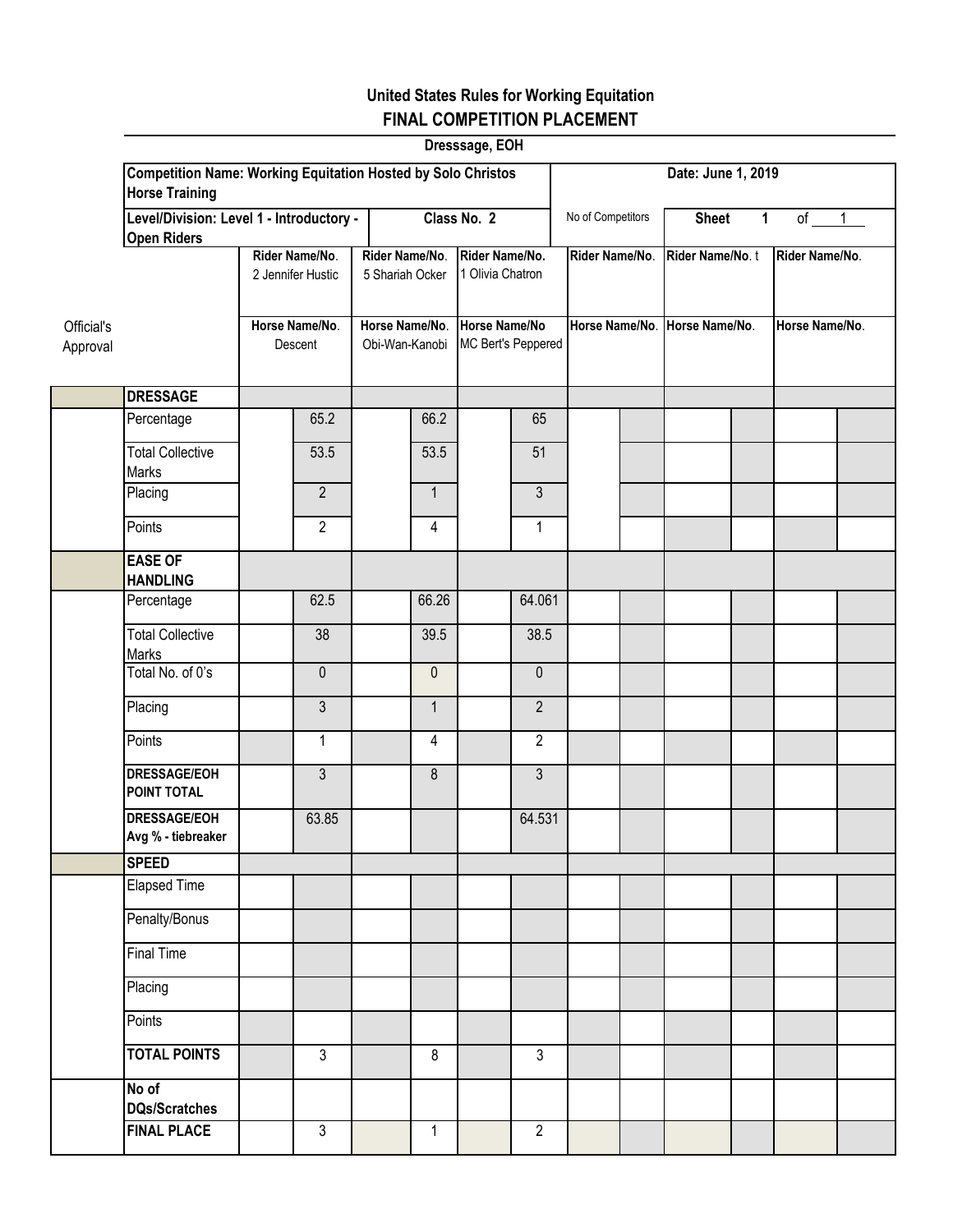| Dresssage, EOH         |                                                                                              |                           |                                  |  |                                 |  |                    |              |                                                  |        |                                  |  |  |  |
|------------------------|----------------------------------------------------------------------------------------------|---------------------------|----------------------------------|--|---------------------------------|--|--------------------|--------------|--------------------------------------------------|--------|----------------------------------|--|--|--|
|                        | <b>Competition Name: Working Equitation Hosted by Solo Christos</b><br><b>Horse Training</b> |                           |                                  |  |                                 |  | Date: June 1, 2019 |              |                                                  |        |                                  |  |  |  |
|                        | Level/Division: Level 2 - Novice A                                                           |                           | Class No. 3                      |  |                                 |  | No of Competitors  | <b>Sheet</b> | $\mathbf 1$                                      | of $1$ |                                  |  |  |  |
|                        | Rider Name/No.<br>8 Alicia Little                                                            |                           | Rider Name/No.<br>Horse Name/No. |  | Rider Name/No.<br>Horse Name/No |  | Rider Name/No.     |              | Rider Name/No.t<br>Horse Name/No. Horse Name/No. |        | Rider Name/No.<br>Horse Name/No. |  |  |  |
| Official's<br>Approval |                                                                                              | Horse Name/No.<br>Amapola |                                  |  |                                 |  |                    |              |                                                  |        |                                  |  |  |  |
|                        | <b>DRESSAGE</b>                                                                              |                           |                                  |  |                                 |  |                    |              |                                                  |        |                                  |  |  |  |
|                        | Percentage                                                                                   |                           | 63.913                           |  |                                 |  |                    |              |                                                  |        |                                  |  |  |  |
|                        | <b>Total Collective</b><br><b>Marks</b>                                                      |                           | 49                               |  |                                 |  |                    |              |                                                  |        |                                  |  |  |  |
|                        | Placing                                                                                      |                           | $\mathbf{1}$                     |  |                                 |  |                    |              |                                                  |        |                                  |  |  |  |
|                        | Points                                                                                       |                           | $\overline{2}$                   |  |                                 |  |                    |              |                                                  |        |                                  |  |  |  |
|                        | <b>EASE OF</b><br><b>HANDLING</b>                                                            |                           |                                  |  |                                 |  |                    |              |                                                  |        |                                  |  |  |  |
|                        | Percentage                                                                                   |                           | 43.529                           |  |                                 |  |                    |              |                                                  |        |                                  |  |  |  |
|                        | <b>Total Collective</b><br>Marks                                                             |                           | 35                               |  |                                 |  |                    |              |                                                  |        |                                  |  |  |  |
|                        | Total No. of 0's                                                                             |                           | $\mathbf{1}$                     |  |                                 |  |                    |              |                                                  |        |                                  |  |  |  |
|                        | Placing                                                                                      |                           | $\mathbf{1}$                     |  |                                 |  |                    |              |                                                  |        |                                  |  |  |  |
|                        | Points                                                                                       |                           | $\overline{2}$                   |  |                                 |  |                    |              |                                                  |        |                                  |  |  |  |
|                        | <b>DRESSAGE/EOH</b><br><b>POINT TOTAL</b>                                                    |                           |                                  |  |                                 |  |                    |              |                                                  |        |                                  |  |  |  |
|                        | <b>SPEED</b>                                                                                 |                           |                                  |  |                                 |  |                    |              |                                                  |        |                                  |  |  |  |
|                        | <b>Elapsed Time</b>                                                                          |                           | 3.57.31                          |  |                                 |  |                    |              |                                                  |        |                                  |  |  |  |
|                        | Penalty/Bonus                                                                                |                           | 10                               |  |                                 |  |                    |              |                                                  |        |                                  |  |  |  |
|                        | <b>Final Time</b>                                                                            |                           | 4.07.31                          |  |                                 |  |                    |              |                                                  |        |                                  |  |  |  |
|                        | Placing                                                                                      |                           | $\mathbf{1}$                     |  |                                 |  |                    |              |                                                  |        |                                  |  |  |  |
|                        | Points<br><b>TOTAL POINTS</b>                                                                |                           | $\overline{2}$<br>$\overline{6}$ |  |                                 |  |                    |              |                                                  |        |                                  |  |  |  |
|                        | No of                                                                                        |                           |                                  |  |                                 |  |                    |              |                                                  |        |                                  |  |  |  |
|                        | <b>DQs/Scratches</b>                                                                         |                           |                                  |  |                                 |  |                    |              |                                                  |        |                                  |  |  |  |
|                        | <b>FINAL PLACE</b>                                                                           |                           | $\mathbf{1}$                     |  |                                 |  |                    |              |                                                  |        |                                  |  |  |  |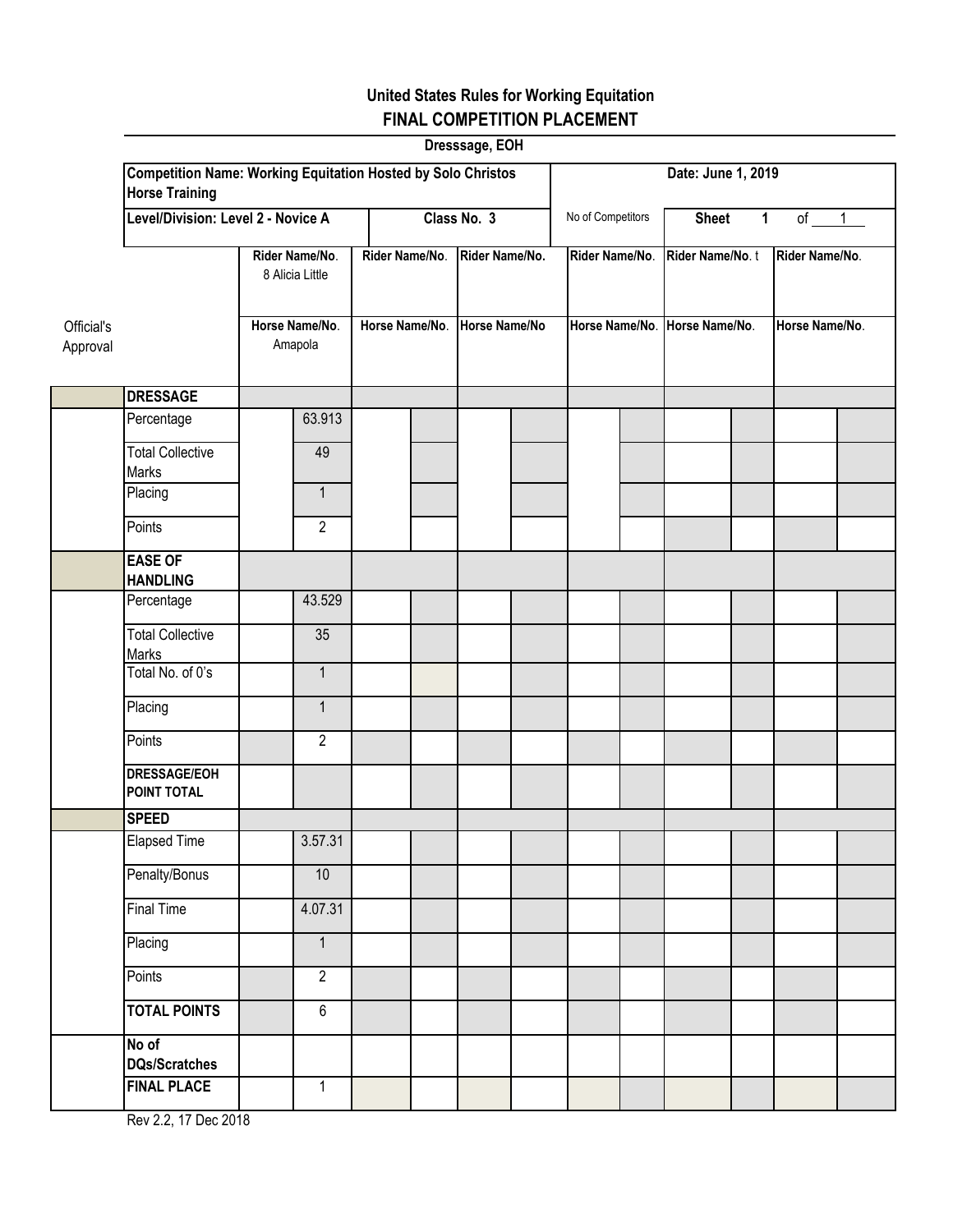|                        | Dresssage, EOH                                                                               |                         |                                  |             |                                 |                   |                |              |                               |                    |                |  |  |  |
|------------------------|----------------------------------------------------------------------------------------------|-------------------------|----------------------------------|-------------|---------------------------------|-------------------|----------------|--------------|-------------------------------|--------------------|----------------|--|--|--|
|                        | <b>Competition Name: Working Equitation Hosted by Solo Christos</b><br><b>Horse Training</b> |                         |                                  |             |                                 |                   |                |              |                               | Date: June 1, 2019 |                |  |  |  |
|                        | Level/Division: Level 3 - Novice B                                                           |                         |                                  | Class No. 4 |                                 | No of Competitors |                | <b>Sheet</b> | 1                             | of $1$             |                |  |  |  |
|                        | Rider Name/No.<br>12 Shariah Ocker                                                           |                         | Rider Name/No.<br>Horse Name/No. |             | Rider Name/No.<br>Horse Name/No |                   | Rider Name/No. |              | Rider Name/No.t               |                    | Rider Name/No. |  |  |  |
| Official's<br>Approval |                                                                                              | Horse Name/No.<br>Daisy |                                  |             |                                 |                   |                |              | Horse Name/No. Horse Name/No. |                    | Horse Name/No. |  |  |  |
|                        | <b>DRESSAGE</b>                                                                              |                         |                                  |             |                                 |                   |                |              |                               |                    |                |  |  |  |
|                        | Percentage                                                                                   |                         | 52.414                           |             |                                 |                   |                |              |                               |                    |                |  |  |  |
|                        | <b>Total Collective</b><br>Marks                                                             |                         | 47                               |             |                                 |                   |                |              |                               |                    |                |  |  |  |
|                        | Placing                                                                                      |                         | $\mathbf{1}$                     |             |                                 |                   |                |              |                               |                    |                |  |  |  |
|                        | Points                                                                                       |                         | $\overline{2}$                   |             |                                 |                   |                |              |                               |                    |                |  |  |  |
|                        | <b>EASE OF</b><br><b>HANDLING</b>                                                            |                         |                                  |             |                                 |                   |                |              |                               |                    |                |  |  |  |
|                        | Percentage                                                                                   |                         | 48.529                           |             |                                 |                   |                |              |                               |                    |                |  |  |  |
|                        | <b>Total Collective</b><br>Marks                                                             |                         | 35                               |             |                                 |                   |                |              |                               |                    |                |  |  |  |
|                        | Total No. of 0's                                                                             |                         | $\overline{2}$                   |             |                                 |                   |                |              |                               |                    |                |  |  |  |
|                        | Placing                                                                                      |                         | $\mathbf{1}$                     |             |                                 |                   |                |              |                               |                    |                |  |  |  |
|                        | Points                                                                                       |                         | $\overline{2}$                   |             |                                 |                   |                |              |                               |                    |                |  |  |  |
|                        | <b>DRESSAGE/EOH</b><br><b>POINT TOTAL</b>                                                    |                         | $\overline{4}$                   |             |                                 |                   |                |              |                               |                    |                |  |  |  |
|                        | <b>SPEED</b>                                                                                 |                         |                                  |             |                                 |                   |                |              |                               |                    |                |  |  |  |
|                        | Elapsed Time                                                                                 |                         |                                  |             |                                 |                   |                |              |                               |                    |                |  |  |  |
|                        | Penalty/Bonus                                                                                |                         |                                  |             |                                 |                   |                |              |                               |                    |                |  |  |  |
|                        | <b>Final Time</b>                                                                            |                         |                                  |             |                                 |                   |                |              |                               |                    |                |  |  |  |
|                        | Placing                                                                                      |                         |                                  |             |                                 |                   |                |              |                               |                    |                |  |  |  |
|                        | <b>Points</b><br><b>TOTAL POINTS</b>                                                         |                         | $\overline{4}$                   |             |                                 |                   |                |              |                               |                    |                |  |  |  |
|                        | No of                                                                                        |                         |                                  |             |                                 |                   |                |              |                               |                    |                |  |  |  |
|                        | <b>DQs/Scratches</b>                                                                         |                         |                                  |             |                                 |                   |                |              |                               |                    |                |  |  |  |
|                        | <b>FINAL PLACE</b>                                                                           |                         | $\mathbf{1}$                     |             |                                 |                   |                |              |                               |                    |                |  |  |  |